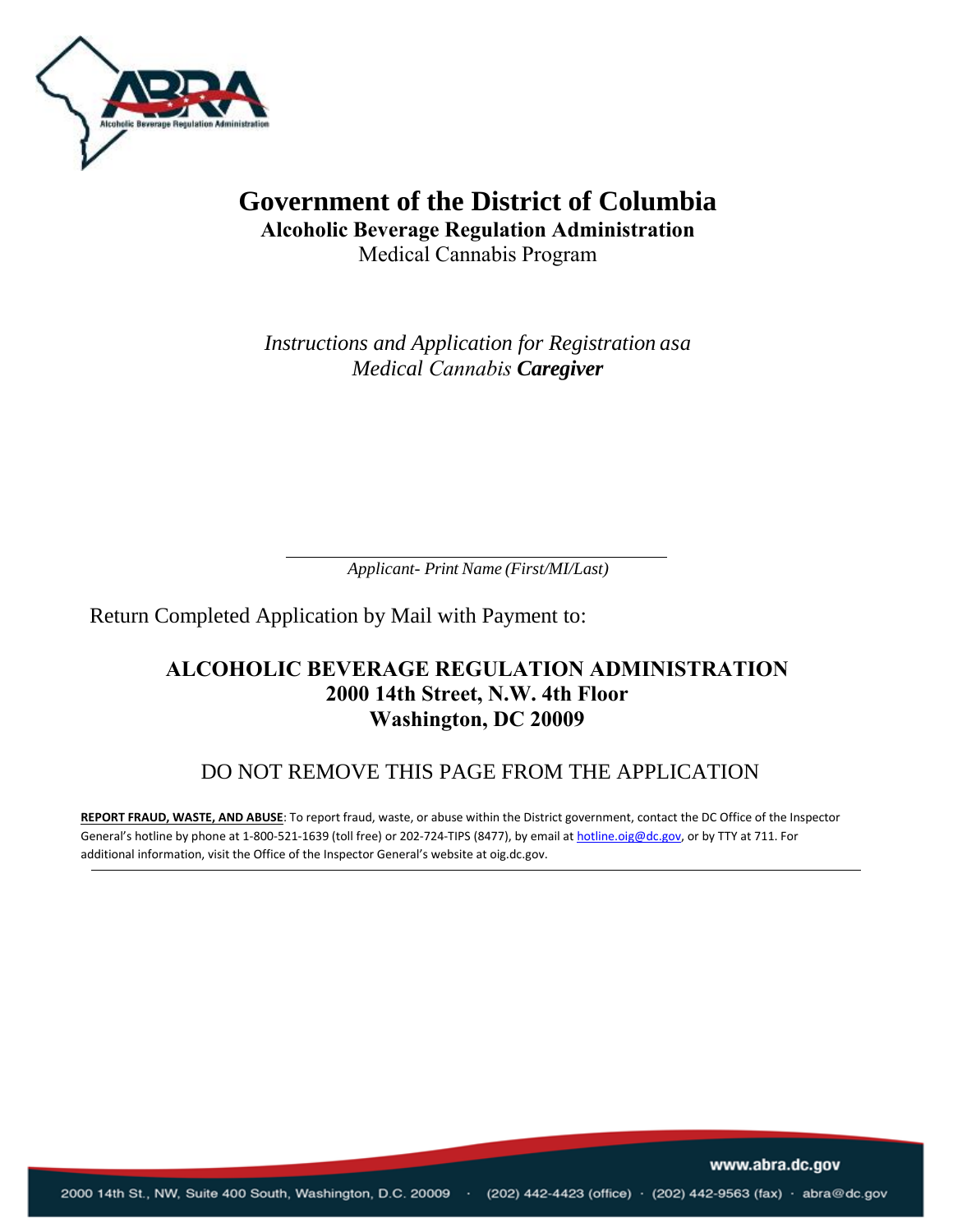

### **APPLICATION INSTRUCTIONS**

#### **To Qualify to Be a Caregiver, Applicants**:

- Must be designated by a patient to serve as the person authorized, on the patient's behalf, to possess, obtain from a dispensary, dispense, and assist in the administration of medicalcannabis
- Be registered with ABRA as the patient's caregiver
- Must not already be registered to care for another patient
- Must be at least eighteen (18) years of age
- Have never been convicted of possession or sale of a controlled substance unless such conviction occurred after the effective date of the Act (July 2010) and was related to the possession of cannabis that is authorized under the Act.

To apply for a caregiver registration identification card, applicants shall submit a completed application to ABRA on the required form, which shall include:

- 1. Caregiver Application Form, *including*:
	- $\triangleright$  Two (2) recent passport-type photographs as specified below
	- $\triangleright$  Clear photocopy of a U.S., state, or District government-issued photo ID as proof of identity
- 2. Payment of the Application Fee

Mail your completed application and fees to: ALCOHOLIC BEVERAGE REGULATION ADMINISTRATION 20[00 1](http://www.l1enrollment.com/)[4th Street, N.W. 4th Floor Washingt](https://dchealth.dc.gov/node/120532)[on](http://www.l1enrollment.com/), DC 20009

#### **Criminal Background Check (CBC)**

The criminal background check shall include both a local and FBI investigation. The criminal background check fee is separate from the application fee. Out-of-State applicants should refer to the CBC website for additional instructions. **You must begin the application process for your primary registration before scheduling your criminal background check.** 

#### **Social Security Number**

If an applicant does not have a Social Security number:

- (1) Submit with the application a sworn affidavit, under penalty of perjury, stating that the applicant does not have a Social Security number
- (2) Provide ABRA with Social Security information once a Social Security number has been obtained

### **Photo Identification**

Attach to the application two (2) recent passport-type photographs of the applicant's face measuring two inches by two inches (2" x 2"), which clearly exposes the area from the top of the forehead to the bottom of the chin.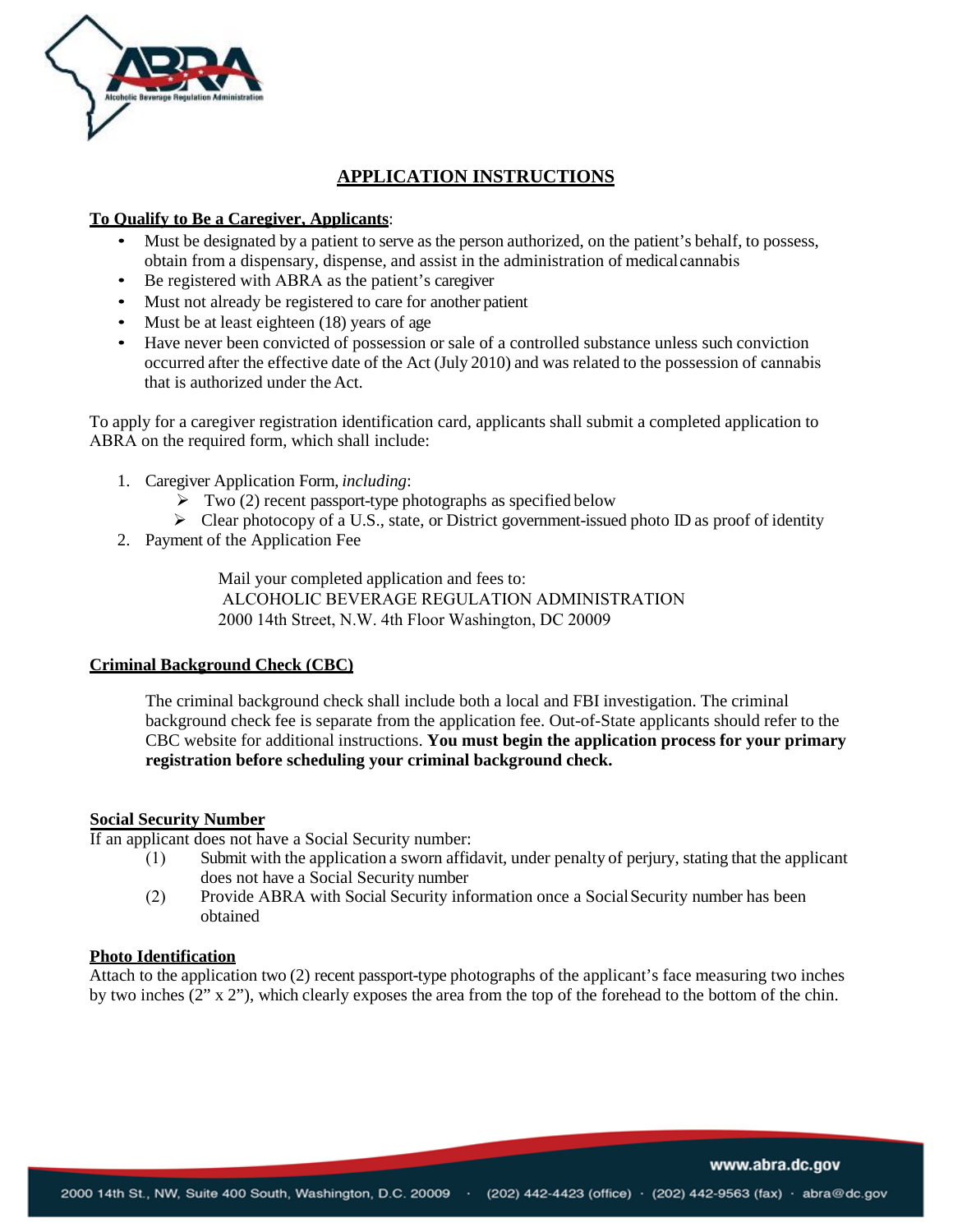

## **REGISTRATION FEES**

All registration and permit fees must be paid by certified check, money order, or cashier's check payable to the **DC Treasurer**. Fees must be paid at the time an application is filed.

- I. The registration, renewal and replacement fees are as follows:
	- Initial registration fee \$100.00
	- Renewal fee \$100.00
	- Replacement card fee \$90.00

#### II. Reduced Fees

The initial registration fees for a qualifying caregiver whose income is *equal to or less than two hundred percent (200%) of the federal poverty level* will be twenty-five percent (25%) of the published standard qualifying patient or caregiver registration fee as follows:

- Initial registration fee \$25.00
- Renewal fee \$25.00
- Replacement card fee \$20.00

In verifying income for reduced fees, applicants must supply proof of the following:

- Proof of being a current Medicaid or DC Alliance recipient; or
- Documentation verifying that the applicant's total gross income, including child support payments, alimony and rent payments received and any other income received on a regular basis, is equal to or less that 200% of the federal poverty level, as defined by the US Department of Health and Human Services.

In verifying income for the purposes of this qualification, an individual may submit the following:

- o Earnings statements received within the previous thirty (30) days
- o District of Columbia or Federal tax filing returns for the most recent tax year;
- o For newly employed applicants, a verifiable copy of an offer of employment that states the amount of salary to be paid;
- o A copy of a Social Security or worker's compensation benefit statement;
- o Proof of child support or alimony received;
- o Any other unearned income or assets, including but not limited to, stocks, bonds, annuities, private pension and retirement accounts; or
- o Any other item(s) of proof deemed by the ABC Board or the ABRA's agent reasonably calculated to demonstrate a person's currentincome.

Applicants must submit the required verifying information for each renewal or request for a replacement card in order to receive the reduced fee.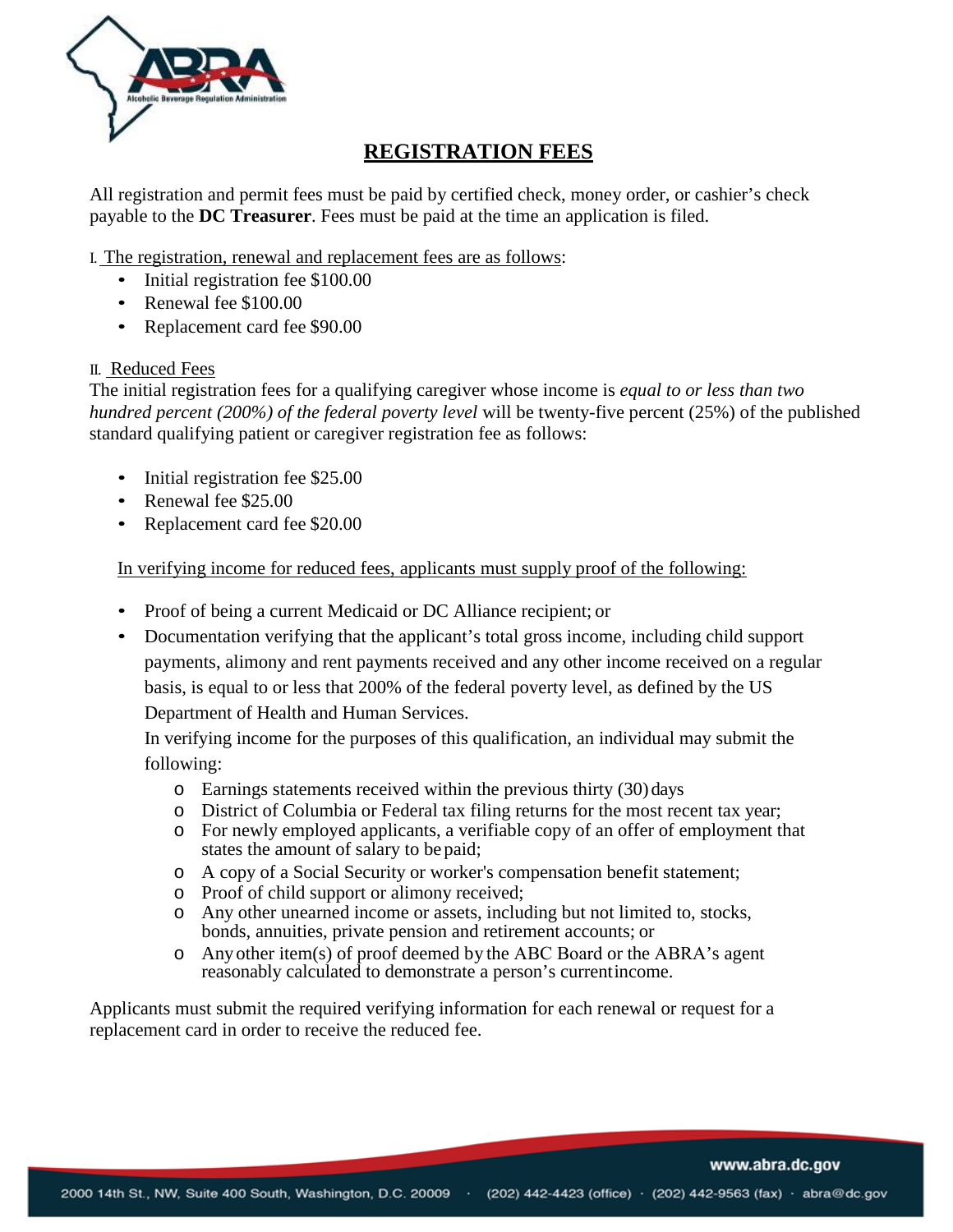

**District of Columbia Alcoholic Beverage Regulation Administration** 

Caregiver Application Form

| <b>Caregiver Name</b>                                                  | <b>First Name</b><br>Middle Initial                                                            |  |  |
|------------------------------------------------------------------------|------------------------------------------------------------------------------------------------|--|--|
|                                                                        | <b>Last Name</b><br>Suffix (i.e., Jr., Sr., II, III)                                           |  |  |
| <b>Social Security</b><br><b>Number</b>                                | *If applicant does not have a Social Security<br>number, see Application Instructions (page 2) |  |  |
| Date of Birth                                                          | *Note: caregivers must be at least 18 years of age<br>Month<br>Year<br>Day                     |  |  |
| <b>Residential</b><br><b>Mailing Address</b>                           | Apt/Suite<br><b>Street</b><br>(PO Box NOT acceptable)                                          |  |  |
| It is your responsibility to<br>notify ABRA of all<br>address changes. | City<br>Zip Code<br><b>State</b>                                                               |  |  |
|                                                                        | <b>Email Address</b><br><b>Phone Number</b>                                                    |  |  |
| <b>Patient Name and</b><br><b>Address Information</b>                  | Middle Initial<br><b>First Name</b>                                                            |  |  |
|                                                                        | <b>Last Name</b><br>Suffix (i.e., Jr., Sr., II, III)                                           |  |  |
|                                                                        | Apt/Suite<br><b>Street</b>                                                                     |  |  |
|                                                                        | Zip Code<br><b>State</b><br>City                                                               |  |  |
|                                                                        |                                                                                                |  |  |
|                                                                        | <b>Phone Number</b><br><b>Email Address</b>                                                    |  |  |
|                                                                        | Date of Birth                                                                                  |  |  |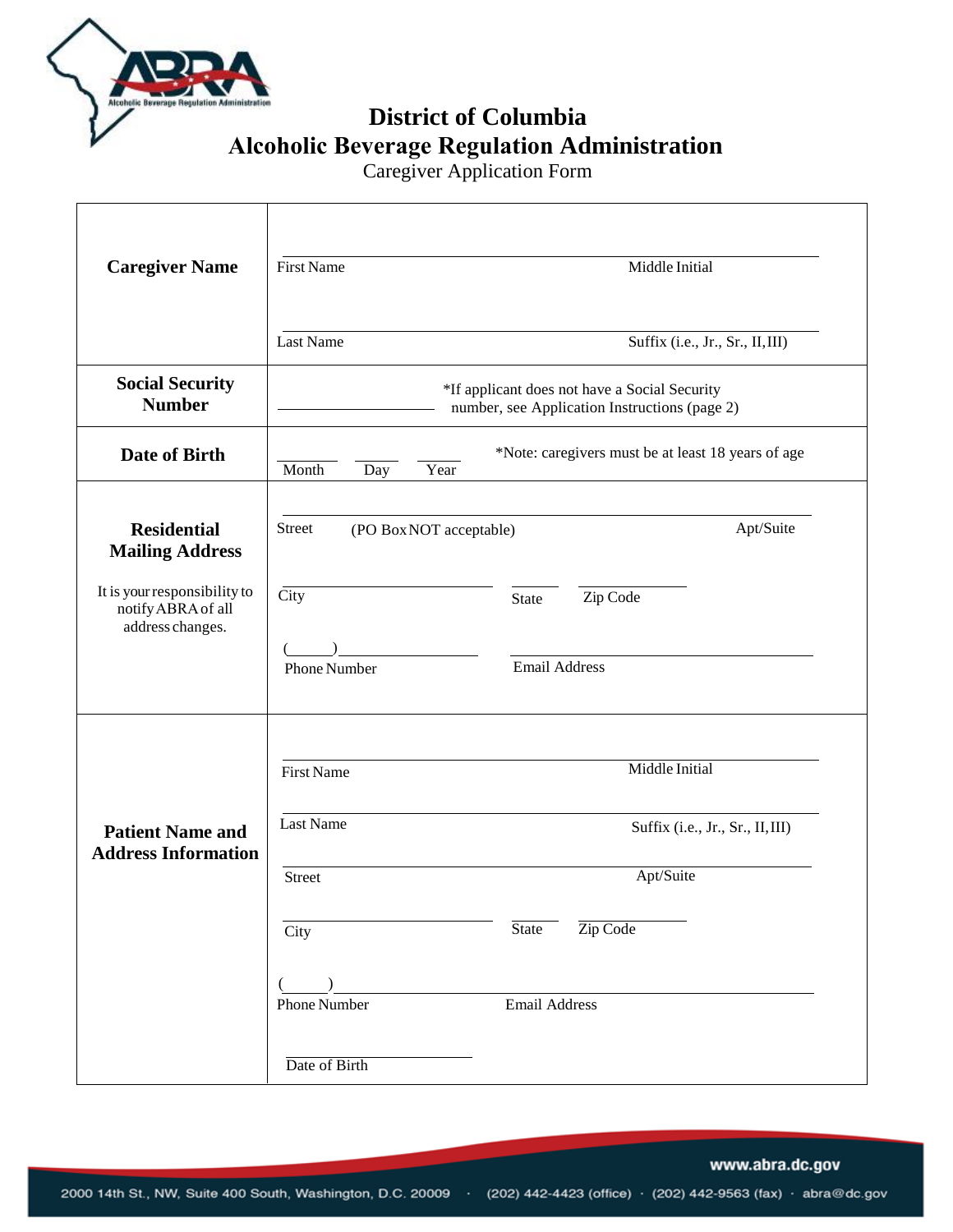| <b>Patient's Designated</b><br><b>Dispensary</b>                               | Name of Dispensary<br><b>Street</b> | Zip Code                         |
|--------------------------------------------------------------------------------|-------------------------------------|----------------------------------|
|                                                                                |                                     |                                  |
| Patient's<br><b>Physician Name</b><br>and Office<br><b>Address Information</b> | <b>First Name</b>                   | Middle Initial                   |
|                                                                                | <b>Last Name</b>                    | Suffix (i.e., Jr., Sr., II, III) |
|                                                                                |                                     |                                  |
|                                                                                | Street                              | Apt/Suite                        |
|                                                                                |                                     |                                  |
|                                                                                | City                                | State<br>Zip Code                |
|                                                                                |                                     |                                  |
|                                                                                | <b>Phone Number</b>                 | <b>Email Address</b>             |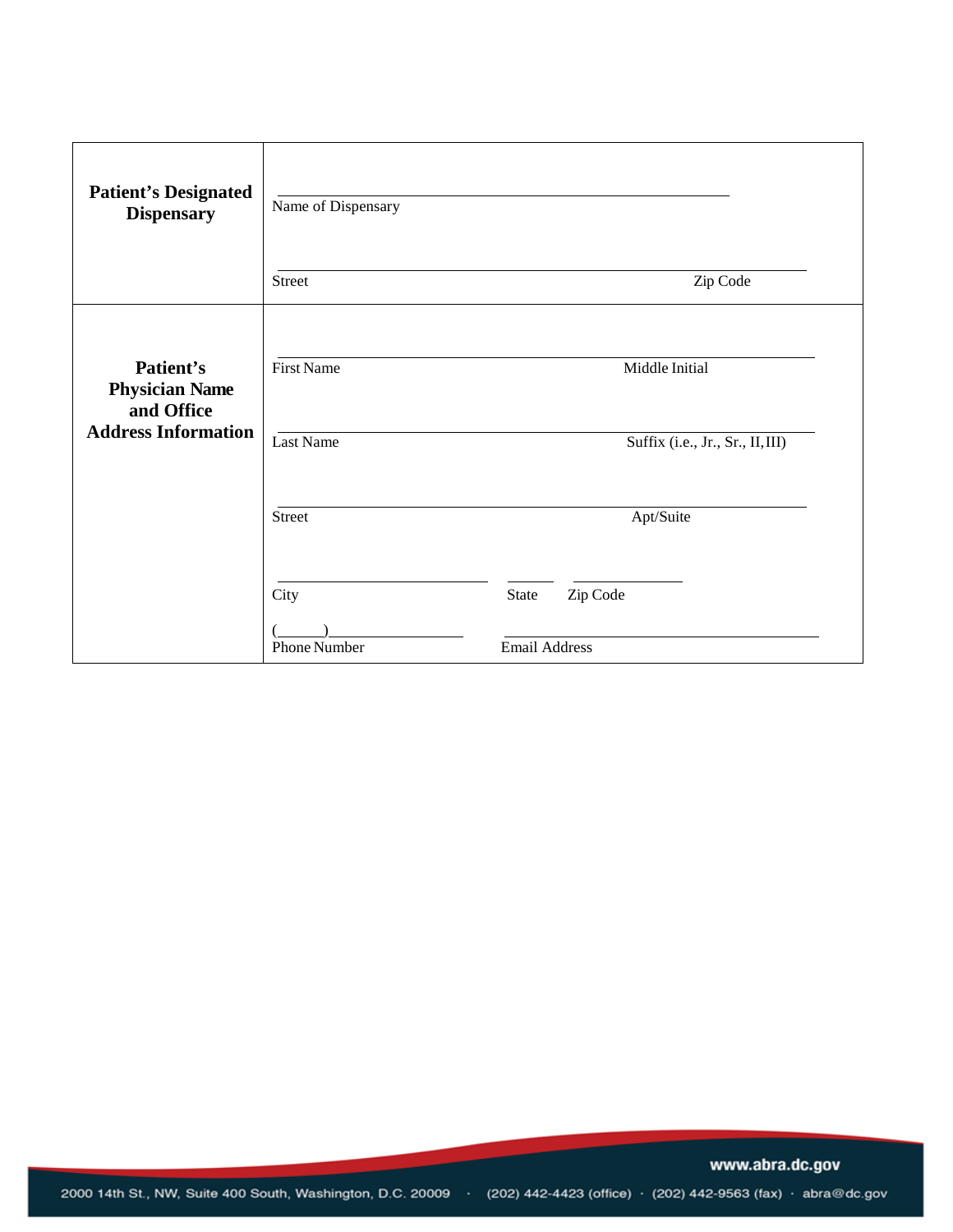

#### (*Initial each line*) **CAREGIVER ATTESTATION**

I hereby certifythat all of the information provided on this application is true and accurate to the best of my knowledge.

I assume any and all risk or liability that may result under District of Columbia and federal laws from the possession, use, administration, or dispensing of medical cannabis. I further acknowledge that I understand that the medical cannabis laws and enforcement thereof of the District of Columbia and the Federal government are subject to change at any time.

I understand that the registration identification card is not transferable. I understand that my registration card is the property of the District of Columbia and shall be surrendered upon demand of the ABC Board.

- I specifically acknowledge receipt and advisement of the notices below. The undersigned agrees to and accepts the limitation of liability against the District, and the requirement to indemnify, hold harmless, and defend the District.
	- (a) **Limitation of Liability** The District of Columbia shall not be liable to the registrant, its employees, agents, business invitees, licensees, customers, clients, family members or guests for any damage, injury, accident, loss, compensation or claim, based on, arising out of or resulting from registrant's participation in the District of Columbia's medical cannabis program, including but not limited to the following: arrest and seizure of persons and/or property, prosecution pursuant to federal laws by federal prosecutors, interruption in registrant's abilityto operate its medical cannabis cultivation center and/or dispensary; any fire, robbery, theft, mysterious disappearance or any other casualty; the actions of any other registrants or persons within the cultivation center and /or dispensary. This Limitation of Liability provision shall survive expiration or the earlier termination of this registration if such registration is granted; and
	- (b) **Federal Prosecution** The United States Congress has determined that cannabis is a controlled substance and has placed cannabis in Schedule I of the Controlled Substance Act. Growing, distributing, and possessing cannabis in any capacity, other than as a part of a federally authorized research program, is a violation of federal laws. The District of Columbia's law authorizing the District's medical cannabis program will not excuse any registrant from any violation of the federal laws governing cannabis or authorize any registrant to violate federal laws.

I understand within 14 calendar days of receiving notice of a qualifying patient's change in name, address, recommending physician, or designated dispensary, I shall submit the change of information form provided by ABRA surrender my current registration identification card; pay the required fee; and will be issued a new card that reflects the changes.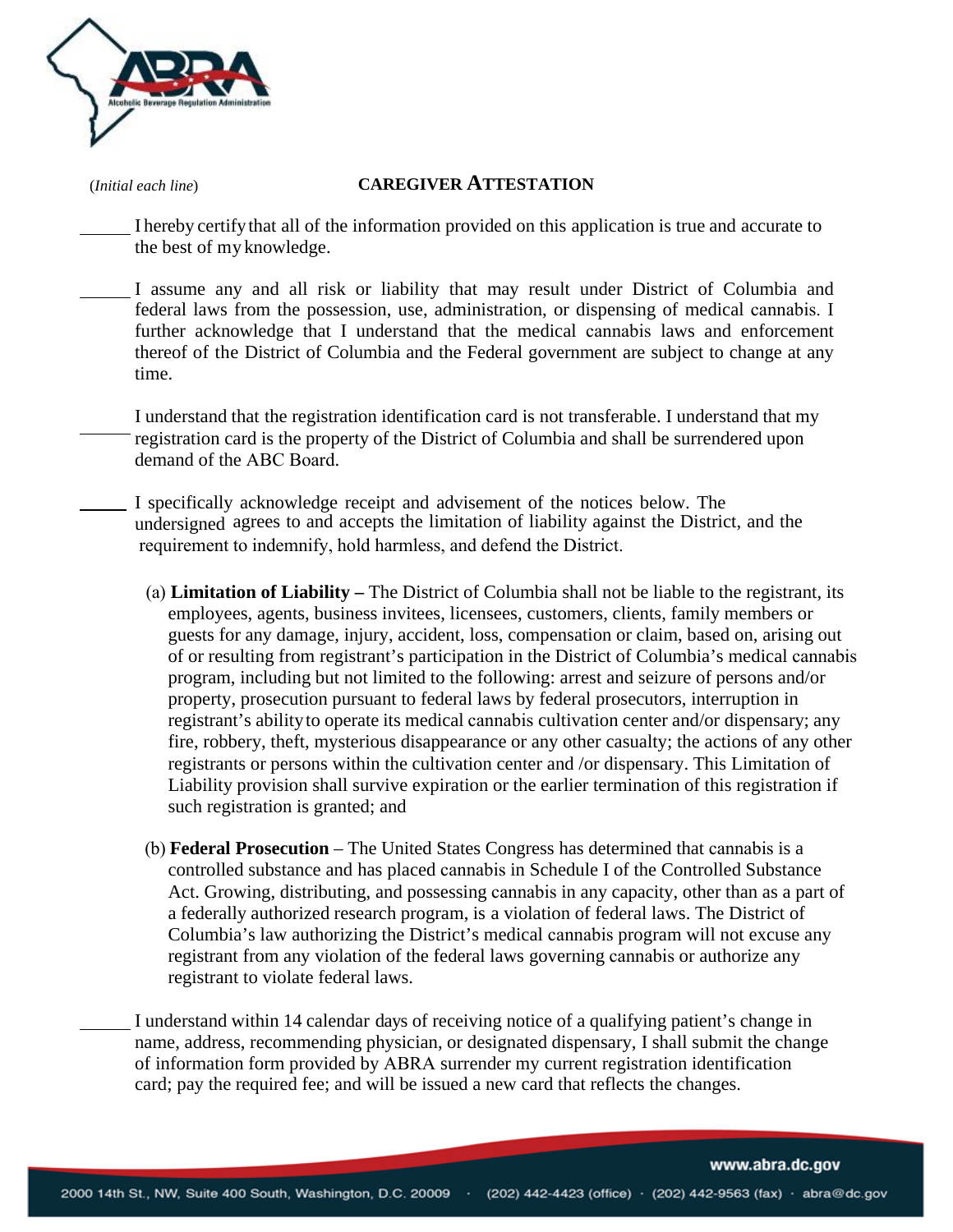- I understand that within 14 calendar days of receiving notice that the qualifying patient has changed his or her caregiver or that the qualifying patient no longer suffers from a qualifying medical condition or treatment, ABRA shall provide me with written notice via US Postal Service certified mail to my address on file with ABRA. My caregiver's protection shall expire ten days after delivery of the notice or my failure to claim the notice.
- I understand that within 14 calendar days of receiving notice that the qualifying patient has designated a different individual to serve as his/her caregiver or that the qualifying patient no longer suffers from a qualifying medical condition or treatment, I shall surrender my registration card to ABRA and return any unused medical cannabis to the District of Columbia Metropolitan Police Department.
- I understand that in the event that I experience theft, loss, or destruction of my registration card I shall provide verbal notification to the ABRA within 24 hours after discovery of the theft, loss or destruction; submit written notification within 72 hours after the discovery; pay the required fee; and will be issued a new registration identification card.
	- I understand that within 14 calendar days after any change in my name or address, I shall submit the change of information form provided by ABRA; surrender my current registration identification card; paythe required fee; and will be issued a new card if applicable.
	- I understand that I shall only possess and administer medical cannabis, or use paraphernalia, for the treatment of a qualifying medical condition or the side effects of the qualifying medical treatment after obtaining a signed, written recommendation from a physician in accordance with the regulations and registering with ABRA.
- I understand that I shall only possess or administer medical cannabis, or possess or use paraphernalia, obtained from the registered dispensary designated on my registration identification card.
- I understand that I shall only transport medical cannabis in a container or sealed package bearing the label received from the dispensary.
- I understand that I shall not administer or use medical cannabis at a dispensary or cultivation center.
	- I understand that I shall not administer medical cannabis anywhere other than the qualifying patient's residence, if permitted or at a medical treatment facility when receiving medical care for a qualifying medical condition, if permitted by the medical facility.
- I understand that a qualifying patient shall not use medical cannabis at a time or in a location within his/her residence when such use would result, or is likely to result, in exposure to the medical cannabis smoke that may adversely affect the health, safety, or welfare of a minor.